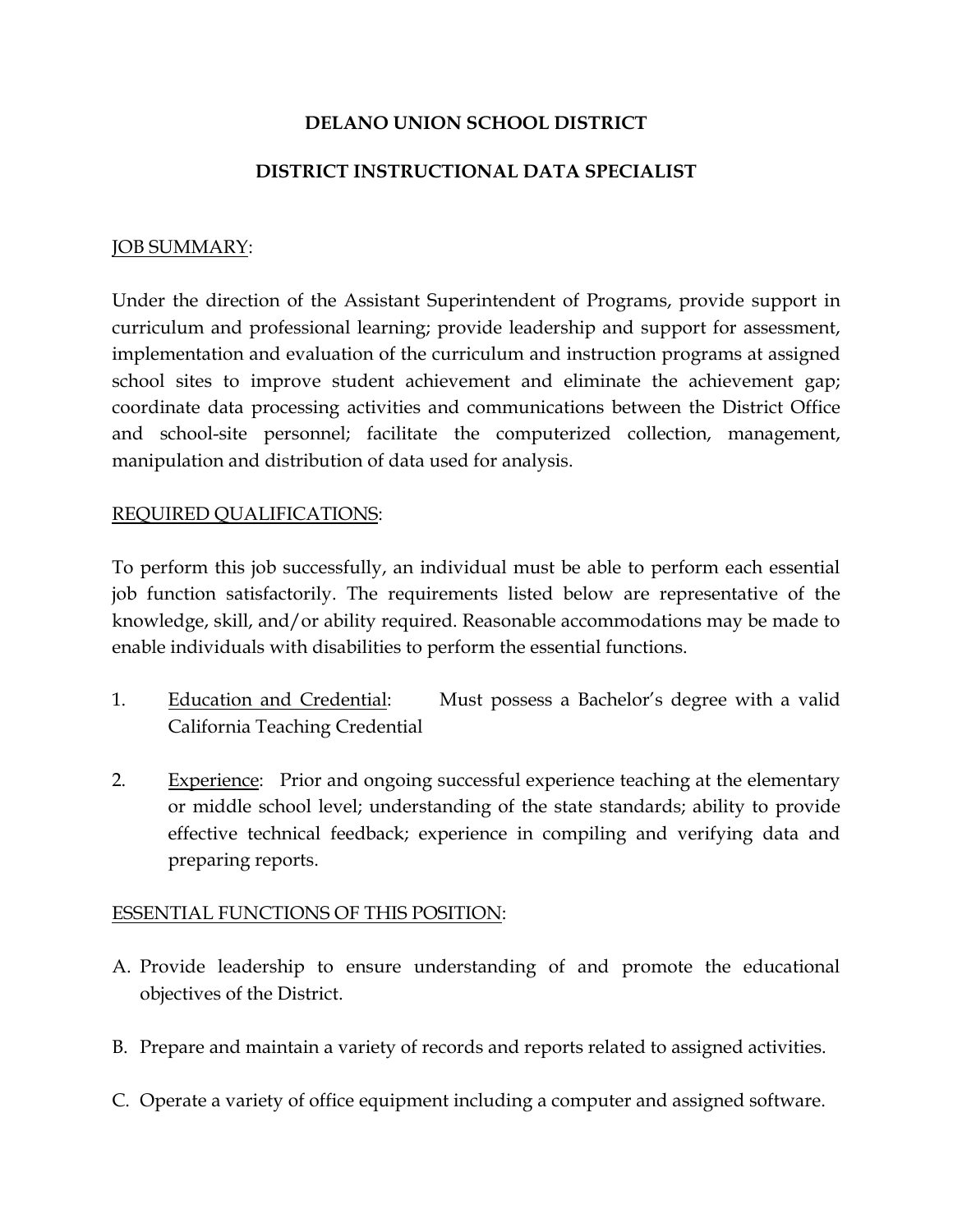- D. Plan and deliver staff development to teachers.
- E. Collect all paperwork in a timely manner for inclusion into the data collection system.
- F. Design, collect data, report and monitor student progress on district assessments.
- G. Assist District personnel in diagnosing curricular needs through assessment data.
- H. Assist staff with analyzing and interpreting related data.
- I. Train and support staff in utilization of instructional data and programs as needed.
- J. Prepare training and informational materials for District personnel as directed.
- K. Input, process, maintain and evaluate a variety of data and information
- L. Prepare and maintain a variety of records and reports for District personnel.
- M. Assist with the coordination, implementation, assessment and improvement of instruction throughout the district.
- N. Assist teachers in aligning assessment strategies with current curriculum, instruction and student outcomes.
- O. Operate a vehicle to conduct work.
- P. Provide relevant resources, to staff and others.
- Q. Assist and support the implementation of the District's LEA and School Site Plans.
- R. Work with students and adults.
- S. Perform other duties as assigned.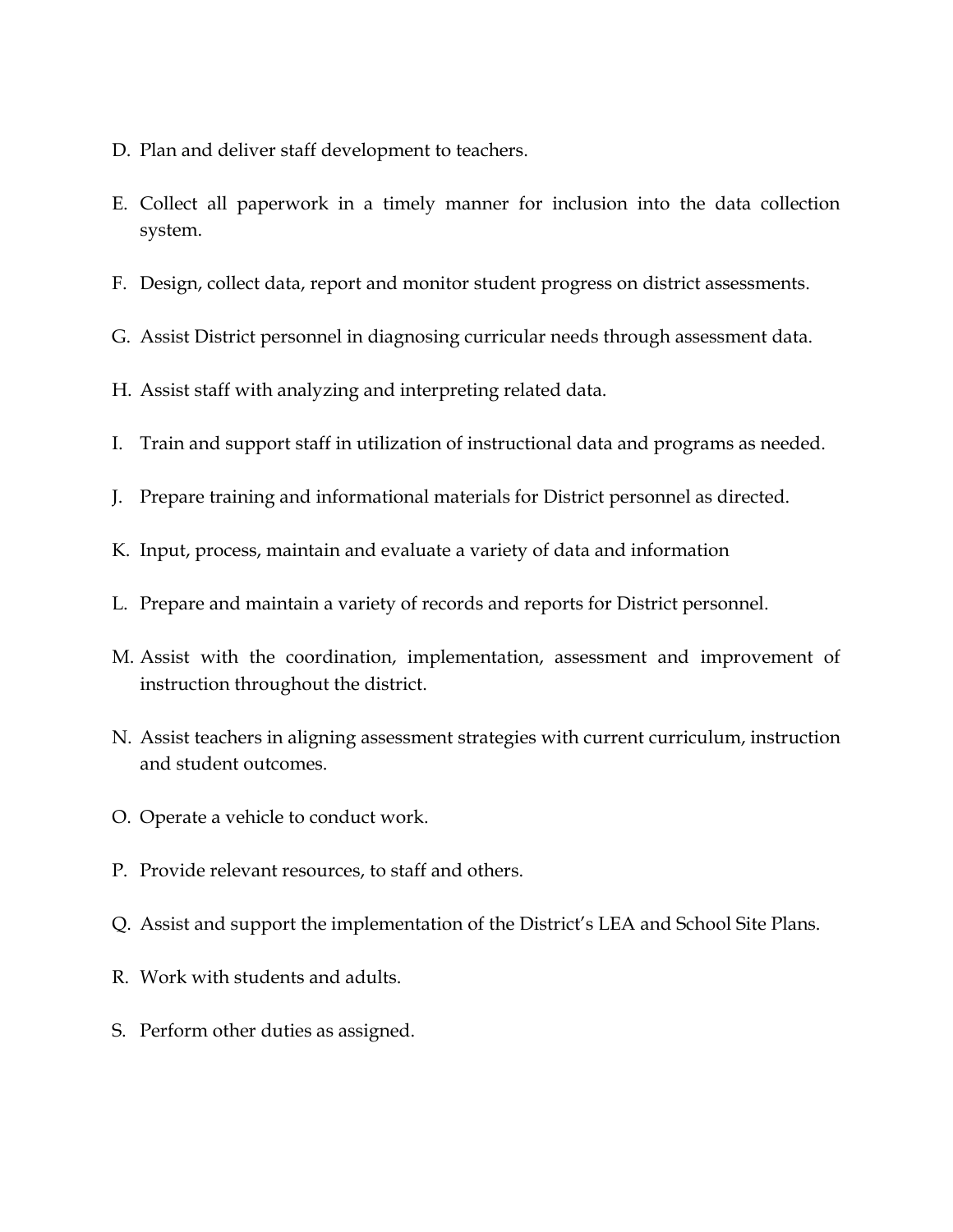Incorporated within one or more of the previously mentioned essential functions of this job description are the following essential physical requirements. Place the applicable number from the chart below that best indicates what percentage of time is spent on each of the following essential physical requirements. The categories refer to the overall requirements on an annual basis:

- 1. Seldom = Less than  $25\%$  3. Often =  $51.75$
- 2. Occasional =  $25 50\%$  4. Very Frequent =  $76\%$  & above
- \_3 a. Ability to work at a desk, conference table or in meetings of various configurations.
- 3 b. Ability to stand and circulate for extended periods of time.
- 2 c. Ability to see for purposes of reading laws and codes, rules and policies and other printed matter and observing students.
- <u>3</u> d. Ability to hear and understand speech at normal levels.
- $\frac{3}{2}$  e. Ability to communicate so others will be able to clearly understand a normal conversation.
- 2 f. Ability to bend and twist, stoop and kneel, crawl, push, pull.
- $\frac{1}{1}$  g. Ability to lift 50 lbs.
- $\frac{1}{1}$  h. Ability to carry 50 lbs.
- 2 i. Ability to reach in all directions.

# OTHER RELATED FUNCTIONS OF THIS POSITION:

- 1. Attend and participate in assigned meetings and conferences.
- 2. Gives, understands, and carries out oral and written directions; works effectively in challenging situations and in changing conditions.